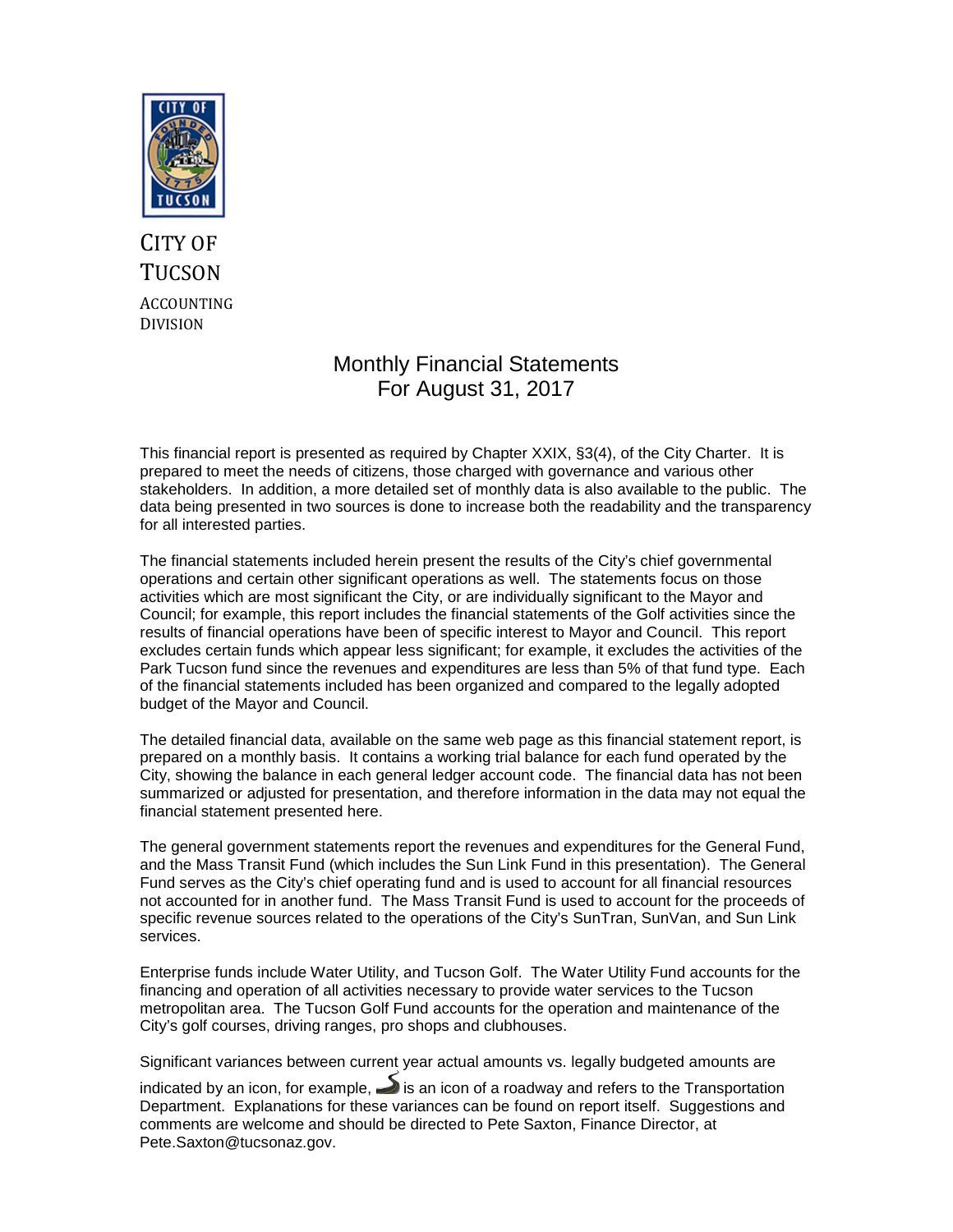## General Fund For the period August 1, 2017 through August 31, 2017

The overall revenue is slightly below budgeted expectations, due to seasonal variations and timing of property tax collections.

| <b>Revenues</b>                     |        | <b>YTD Actuals</b><br>(in millions) | <b>YTD Actuals</b><br>Graphed | % of Prorated (Y-<br>T-D) Budget |  |
|-------------------------------------|--------|-------------------------------------|-------------------------------|----------------------------------|--|
| <b>Primary Property Taxes</b>       |        | \$0.3                               |                               | 10.8%                            |  |
| <b>Business Privilege Tax</b>       |        | \$34.4\$                            |                               | 103.6%                           |  |
| <b>Other Local Taxes</b>            |        | $$8.9$ $\Box$                       |                               | 101.8%                           |  |
| <b>Contributions and Subsidies</b>  |        | \$1.7                               |                               | 166.7%                           |  |
| State-Shared Income Tax             |        | $$11.0$ $\Box$                      |                               | 98.5%                            |  |
| <b>State-Shared Sales Tax</b>       |        | \$8.3                               |                               | 100.5%                           |  |
| <b>State Auto Lieu Tax</b>          |        | \$2.8                               |                               | 67.1%                            |  |
| <b>Licenses and Permits</b>         |        | \$6.1                               |                               | 122.5%                           |  |
| <b>Charges for Current Services</b> |        | \$5.8                               |                               | 82.5%                            |  |
| Miscellaneous Revenue               |        | \$1.5                               |                               | 46.7%                            |  |
|                                     | Total: | \$80.7                              |                               | 95.9%                            |  |

## Overall Evaluation of Revenues: Overall Evaluation of Expenditures:

The majority of department expenditure totals are below the budgeted values; some are above. Overall, the sum of all general fund expenditures are below current expectations.

| <b>Revenues</b>                     | <b>YTD Actuals</b><br>(in millions) | <b>YTD Actuals</b><br>Graphed | % of Prorated (Y-<br>T-D) Budget |     | <b>Expenditures by Dept</b><br>for Operations | <b>YTD Actuals</b><br>(in millions) | <b>YTD Actuals</b><br>Graphed | % of Prorated (Y-<br>T-D) Budget |  |
|-------------------------------------|-------------------------------------|-------------------------------|----------------------------------|-----|-----------------------------------------------|-------------------------------------|-------------------------------|----------------------------------|--|
| <b>Primary Property Taxes</b>       | \$0.3                               |                               | 10.8%                            |     | Mayor and Council                             | \$0.3                               |                               | 79.4%                            |  |
| <b>Business Privilege Tax</b>       | \$34.4                              |                               | 103.6%                           |     | City Manager                                  | \$0.5                               |                               | 60.7%                            |  |
| <b>Other Local Taxes</b>            | $$8.9$ $\Box$                       |                               | 101.8%                           |     | Housing & Community Developmen                | \$0.1                               |                               | 30.0%                            |  |
| <b>Contributions and Subsidies</b>  | \$1.7                               |                               | 166.7%                           |     | Finance                                       | \$1.0                               |                               | 74.5%                            |  |
| State-Shared Income Tax             | $$11.0$ $\Box$                      |                               | 98.5%                            |     | City Attorney                                 | \$1.0                               |                               | 75.3%                            |  |
| <b>State-Shared Sales Tax</b>       | \$8.3                               |                               | 100.5%                           |     | Procurement                                   | \$0.5                               |                               | 96.1%                            |  |
| <b>State Auto Lieu Tax</b>          | \$2.8                               |                               | 67.1%                            | \$7 | City Court                                    | \$1.1                               |                               | 74.8%                            |  |
| <b>Licenses and Permits</b>         | \$6.1                               |                               | 122.5%                           |     | City Public Defender                          | \$0.4                               |                               | 78.5%                            |  |
| <b>Charges for Current Services</b> | \$5.8                               |                               | 82.5%                            |     | <b>City Clerk</b>                             | \$0.6                               |                               | 107.6%                           |  |
| <b>Miscellaneous Revenue</b>        | \$1.5                               |                               | 46.7%                            |     | <b>Information Technology</b>                 | \$5.1                               |                               | 148.0%                           |  |
| Total:                              | \$80.7                              |                               | 95.9%                            |     | <b>Human Resources</b>                        | \$0.3                               |                               | 74.8%                            |  |
|                                     |                                     |                               |                                  |     | Planning & Development Serivces               | \$0.7                               |                               | 66.6%                            |  |
|                                     |                                     |                               |                                  |     | <b>General Government</b>                     | \$2.5                               |                               | 43.0%                            |  |
|                                     |                                     |                               |                                  |     | <b>Police Department</b>                      | \$20.1                              |                               | 75.6%                            |  |
|                                     |                                     |                               |                                  |     | <b>Fire Department</b>                        | \$12.4                              |                               | 73.9%                            |  |
|                                     |                                     |                               |                                  |     | <b>General Services Department</b>            | \$3.0                               |                               | 95.5%                            |  |
|                                     |                                     |                               |                                  |     | <b>Environmental Services</b>                 | \$0.2                               |                               | 78.1%                            |  |
|                                     |                                     |                               |                                  |     | <b>Transportation Department</b>              | \$0.1                               |                               | 59.5%                            |  |
|                                     |                                     |                               |                                  |     | Parks & Recreation                            | \$3.5                               |                               | 68.4%                            |  |
|                                     |                                     |                               |                                  |     | <b>Net Transfers</b>                          | \$8.2                               |                               | 106.9%                           |  |
|                                     |                                     |                               |                                  |     | <b>Total Operations:</b>                      | \$61.7                              |                               | 79.1%                            |  |

| <b>Expenditures</b>              |         |                     |
|----------------------------------|---------|---------------------|
| for Capital & Debt               |         |                     |
| Debt                             | \$0.2   | 4.8%<br><b>BOND</b> |
| Capital                          | \$0.0   | 0.0%                |
| <b>Total Capital &amp; Debt:</b> | \$0.2\$ | 3.6%                |

Explanations for individually significant variances are discussed on next page.

### Sources:

"YTD Actuals" are made up of amounts recorded as of the end of the month; any future changes will be reflected in future YTD amounts.

"% of Prorated Budget" is based on a straight line formula for budget expectations (months elapsed / 12 months in the year) applied to total budget and compared to YTD Actuals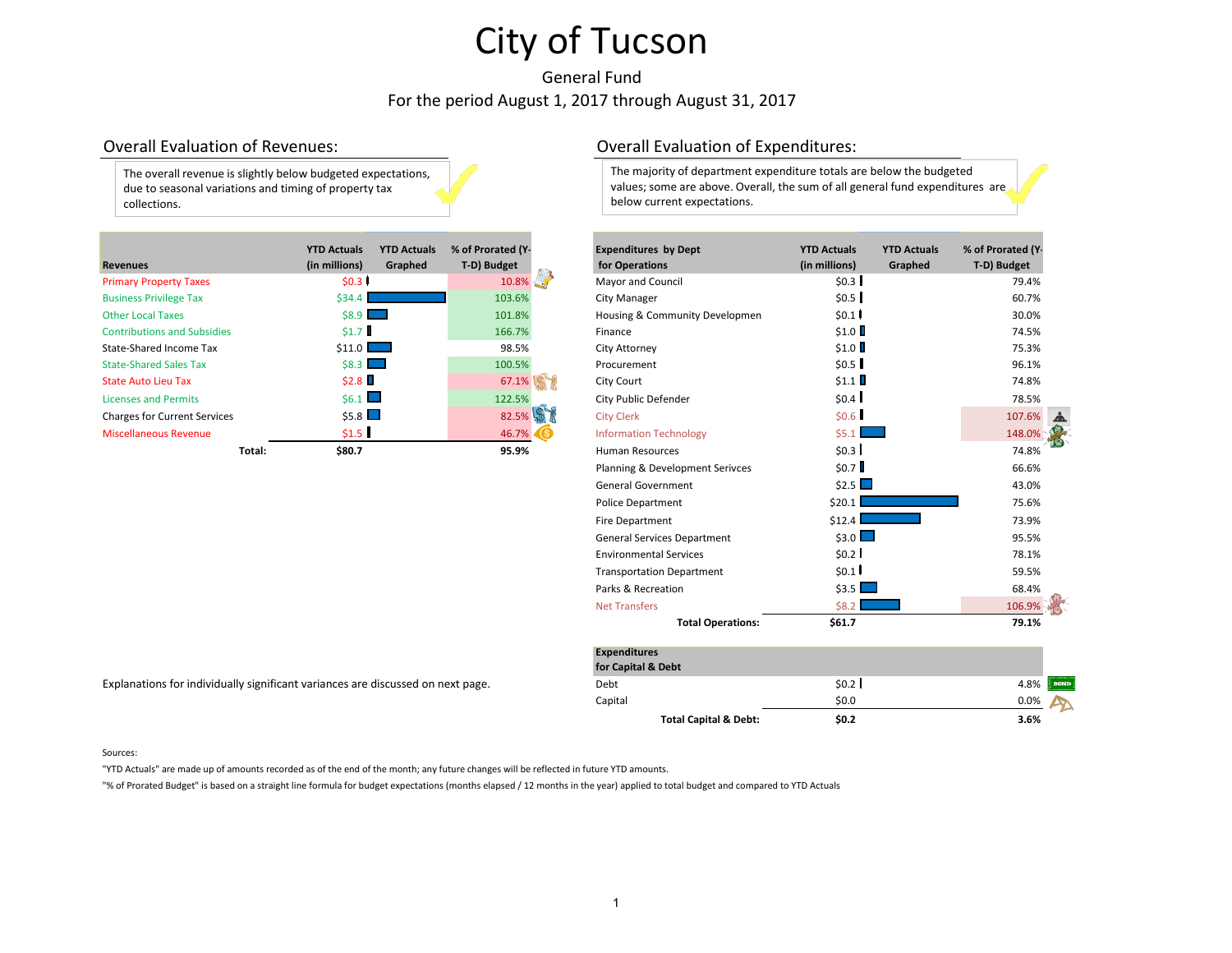## General Fund For the period August 1, 2017 through August 31, 2017



Primary Property Taxes are lower than budget by \$2.2 million due to timing of collections. We are currently in between semi-annual billing cycles.

State Auto Lieu Tax revenues are \$1.3 million lower than anticipated, due to timing of receipts from the State of Arizona and seasonal fluctuations.



Charges for Current Services revenues are \$1.2 million lower than budgeted, less than expected Paramedic Service Charges (\$0.55 million), zoo admissions (\$0.144 million). Administration fees are \$0.76 million lower than expected in August due to timing of payments that will be received in September.

Miscellaneous Revenues are \$1 million lower than budgeted for August, due to a lack of sales of Real Property (\$0.4 million), lower than expected Court Fees and Fines (\$0.3 million), Forfeitures from Anti-Racketeering (\$0.1 million), and Rebates (\$0.1 million).

## Explanation of Revenue Variances Explanation of Expenditure Variances



The City Clerk is approximately \$26,000 over budget for July 2017 due to mass mailings and ballot materials for the upcoming general elections. Additionally, the City Clerk has made campaign matching fund contributions in July.



Information Technology expenditures for August are \$1.7 million higher than the monthly average due to annual software maintenance contract costs. Some of the City's software agreements renew each fiscal year, while some renew based on a calendar year.

Transfers into the General Fund are less than expected. This is due to \$3.5 million budgeted for irrigation improvement payments from Tucson Water to Parks and Recreation which have yet to occur in the current fiscal year.

**BOND** 

When analyzed on a monthly basis debt payments are less than budgeted because debt service payments only occur twice a year, at the mid-point and final annual periods. Annual budgeted amount is built to be in alignment with the scheduled annual payments.

Capital expenditures are less than expected due to scheudling of capital project expenditures. These projects include the Access Tucson real estate acquisition and the Permits Plus upgrade.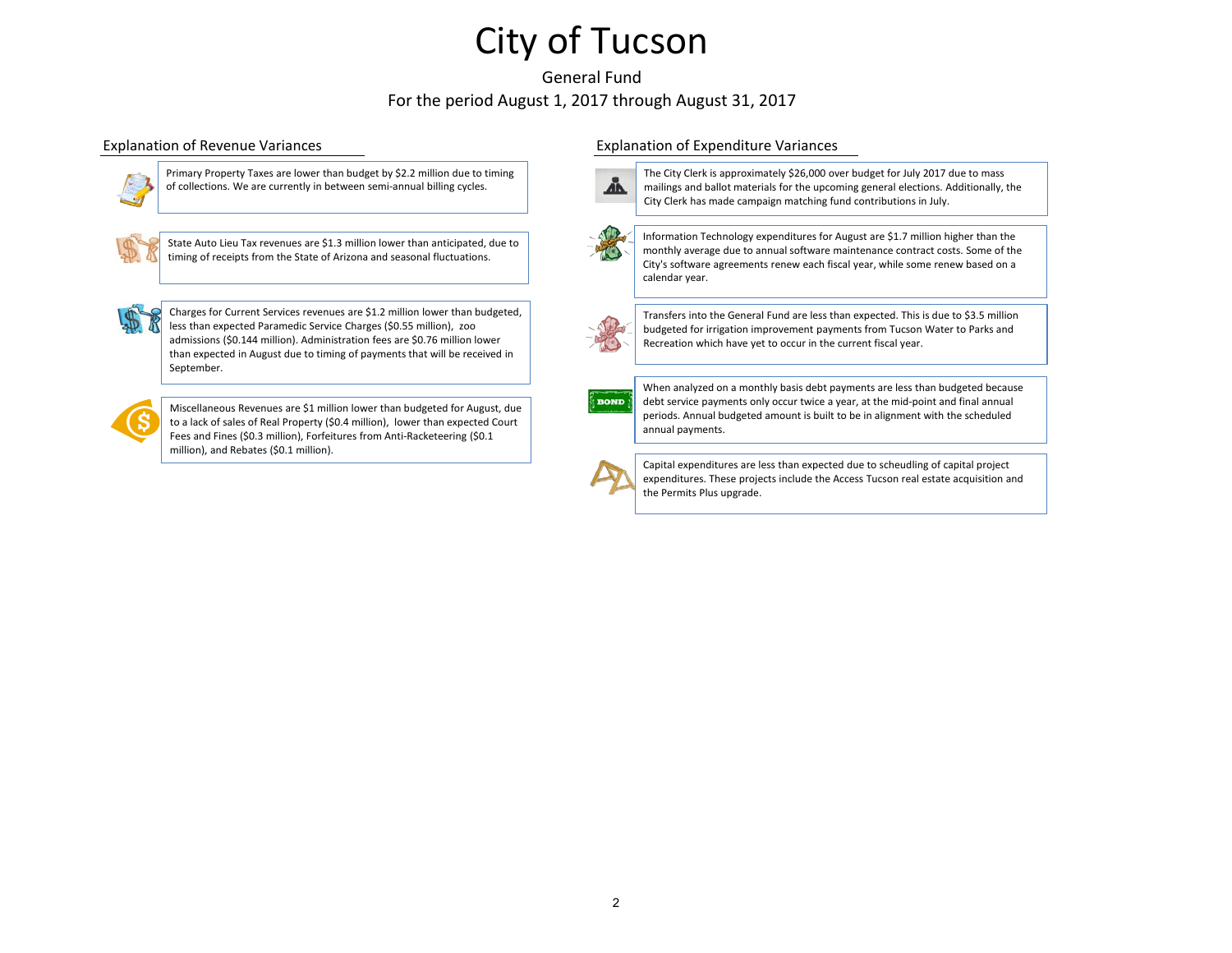Mass Transit including Sun Tran, Sun Van and Sun Link For the period August 1, 2017 through August 31, 2017

While individual line items are either above or below the expected budgetary value, the sum of all Sun Link & Sun Van revenue is less than the current expectation.



## Overall Evaluation of Revenues: Overall Evaluation of Expenditures:

While individual line items are either above or below the expected budgetary value, the sum of all expenditures meets the current expectation.

|                                           |                                     |                               |                                 |    | Data for Sun Tran and Sun Van     |        |                                     |                               |                                 |
|-------------------------------------------|-------------------------------------|-------------------------------|---------------------------------|----|-----------------------------------|--------|-------------------------------------|-------------------------------|---------------------------------|
| <b>Sun Tran and Sun Van combined</b>      |                                     |                               |                                 |    | <b>Sun Tran</b>                   |        |                                     |                               |                                 |
| <b>Revenues</b>                           | <b>YTD Actuals</b><br>(in millions) | <b>YTD Actuals</b><br>Graphed | % of Prorated<br>(Y-T-D) Budget |    | <b>Operating Expenditures</b>     |        | <b>YTD Actuals</b><br>(in millions) | <b>YTD Actuals</b><br>Graphed | % of Prorated<br>(Y-T-D) Budget |
| <b>Rental and Lease Revenue</b>           | \$0.0 <sub>1</sub>                  |                               | 25.4%                           | 51 | <b>City Personnel Costs</b>       |        | \$0.0                               |                               | 21.3%                           |
| <b>Grant Revenue</b>                      | $1.6$ $\Box$                        |                               | 67.9%                           | 51 | <b>Contractor Personnel Costs</b> |        | 6.7                                 |                               | 103.2%                          |
| <b>Operating Revenue - Other Agencies</b> | 0.01                                |                               | 1.9%                            | 51 | <b>Outside Services</b>           |        | $1.1$ $\Box$                        |                               | 61.7%                           |
| Fare Revenue                              | $1.8$ $\Box$                        |                               | 79.1%                           |    | Supplies                          |        | $1.4$ $\Box$                        |                               | 69.8%                           |
| General Fund Subsidy                      | 7.3                                 |                               | 100.0%                          |    |                                   | Total: | \$9.3                               |                               | 88.8%                           |
| <b>Advertising Revenue</b>                | 0.0                                 |                               | 0.0%                            |    |                                   |        |                                     |                               |                                 |
| <b>Miscellaneous Revenue</b>              | 0.1                                 |                               | 186.3%                          |    |                                   |        |                                     |                               |                                 |
| Total:                                    | \$10.9                              |                               | 75.6%                           |    | Sun Van                           |        |                                     |                               |                                 |

### Revenue Performance



Rental and lease revenue has decreased due to reduction in square footage. Budget is based on previous year revenues.



Grant Revenue is below budget by \$777 thousand due to projects budgeted but not yet in progress. This includes new Sun Vans, a CNG fueling station and storm water projects.



Operating Revenue - Other Agencies billings are two months behind pending an approved IGA. Fare Revenue is lower than budget by \$530 thousand due to a reduction in ridership.



**Operating Expenditures YTD Actuals (in millions) YTD Actuals Graphed % of Prorated (Y-T-D) Budget** Contractor Personnel Costs 6.7 103.2% Contractor Personnel Costs 6.7 103.2% Contractor Personnel Costs 6.7 103.2%

| sun van                           |         |           |
|-----------------------------------|---------|-----------|
| <b>Operating Expenditures</b>     |         |           |
| <b>City Personnel Costs</b>       | \$0.0\$ | No Budget |
| <b>Contractor Personnel Costs</b> | 1.9     | 109.0%    |
| <b>Outside Services</b>           | 0.5     | 80.4%     |
| <b>Supplies</b>                   | 0.0     | $-3.1%$   |
| Total:                            | \$2.4   | 91.5%     |
| Sun Tran and Sun Van combined     |         |           |
| <b>Non-Operating Expenditures</b> |         |           |
| Debt                              | \$0.0\$ | 0.0%      |
| Capital                           | 0.5     | 37.1%     |
| Total:                            | \$0.5   | 31.4%     |
|                                   |         |           |

### Expenditure Performance

There is a new contract for SunTran contractor personnel that was approved by the City Manager which cost approximately \$ 366,000 more than budget YTD 8-31-17. A budget adjustment will be processed in the 1st quarter projections to update for this contract.



Capital Outlay is below budget by \$872 thousand due to grant related projects not yet in progress. This includes new Sun Vans, a CNG fueling station, and storm water projects.



3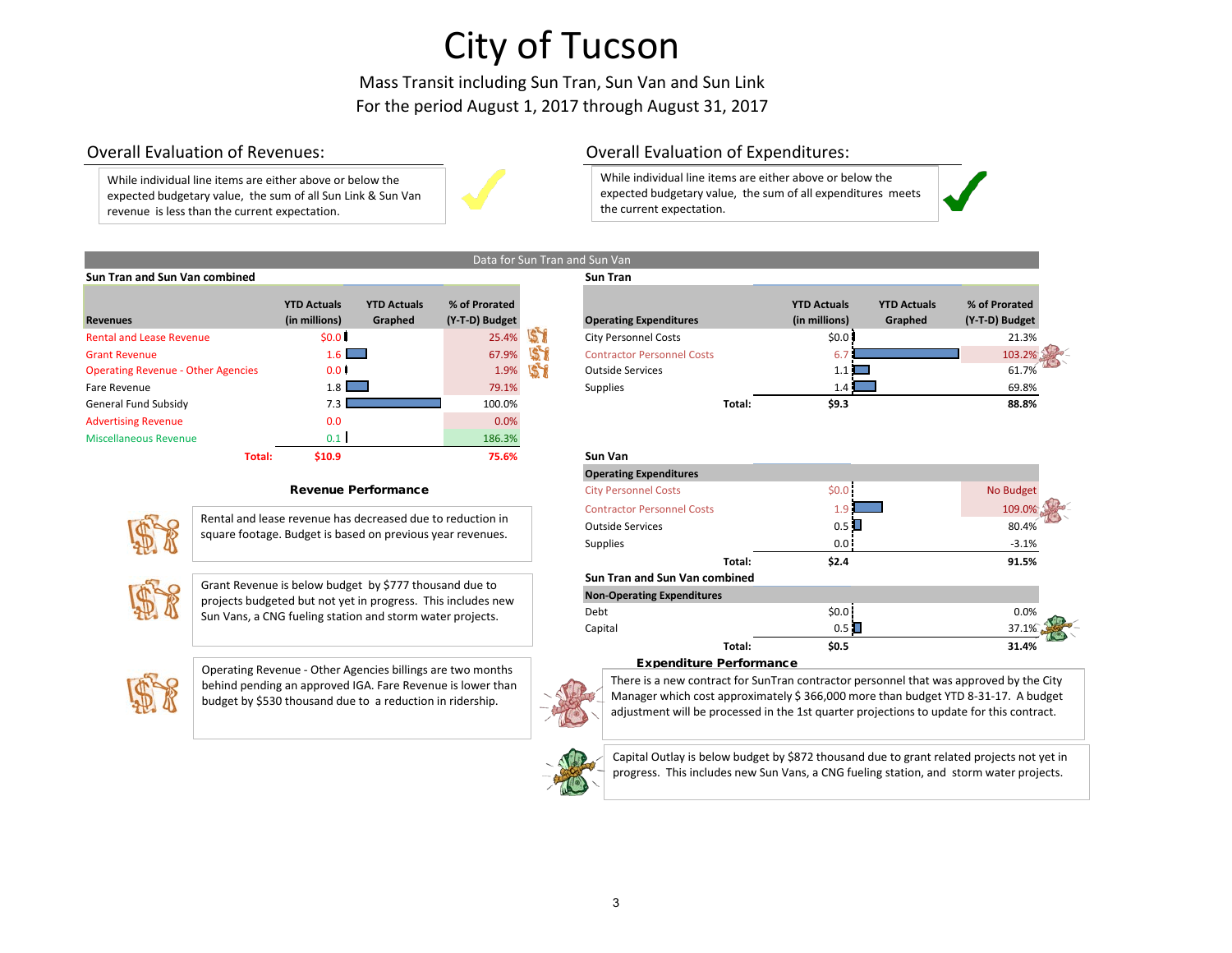Mass Transit including Sun Tran, Sun Van and Sun Link For the period August 1, 2017 through August 31, 2017

While individual line items are either above or below the expected budgetary value, the sum of all Sun Link revenue meets the current expectation.

## Overall Evaluation of Revenues: Overall Evaluation of Expenditures:

While individual line items are either above or below the expected budgetary value, the sum of all Sun Link expenditures meets the current expectation.

## Data for Sun Link

### **Sun Link Sun Link**

|                                           | <b>YTD Actuals</b> | <b>YTD Actuals</b> | % of Prorated  |                                   |        | <b>YTD Actuals</b> | <b>YTD Actuals</b> | % of Prorated  |
|-------------------------------------------|--------------------|--------------------|----------------|-----------------------------------|--------|--------------------|--------------------|----------------|
| <b>Revenues</b>                           | (in millions)      | Graphed            | (Y-T-D) Budget | <b>Operating Expenditures</b>     |        | (in millions)      | Graphed            | (Y-T-D) Budget |
| <b>Grant Revenue</b>                      | \$0.0\$            |                    | No Budget      | <b>City Personnel Costs</b>       |        | \$0.0\$            |                    | No Budget      |
| <b>Operating Revenue - Other Agencies</b> | 0.0                |                    | 0.0%           | <b>Contractor Personnel Costs</b> |        | 0.2                |                    | 82.0%          |
| <b>Fare Revenue</b>                       | 0.1                |                    | 45.3%          | <b>Outside Services</b>           |        | 0. 2               |                    | 70.3%          |
| General Fund Subsidy                      | \$0.5              |                    | 100.0%         | Supplies                          |        | 0.0                |                    | 1.3%           |
| <b>Advertising Revenue</b>                | 0.0                |                    | 0.0%           |                                   | Total: | \$0.4              |                    | 72.2%          |
| <b>Miscellaneous Revenue</b>              | 0.0 <sub>1</sub>   |                    | 263.5%         |                                   |        |                    |                    |                |
| Total:                                    | \$0.6              |                    | 66.7%          | <b>Sun Link</b>                   |        |                    |                    |                |

|                                 | JUILLIIN                          |        |                                     |                               |                                 |  |
|---------------------------------|-----------------------------------|--------|-------------------------------------|-------------------------------|---------------------------------|--|
| % of Prorated<br>(Y-T-D) Budget | <b>Operating Expenditures</b>     |        | <b>YTD Actuals</b><br>(in millions) | <b>YTD Actuals</b><br>Graphed | % of Prorated<br>(Y-T-D) Budget |  |
| No Budget                       | <b>City Personnel Costs</b>       |        | \$0.0                               |                               | No Budget                       |  |
| 0.0%                            | <b>Contractor Personnel Costs</b> |        | 0.2                                 |                               | 82.0%                           |  |
| 45.3%                           | <b>Outside Services</b>           |        | 0.2                                 |                               | 70.3%                           |  |
| 100.0%                          | <b>Supplies</b>                   |        | 0.0                                 |                               | 1.3%                            |  |
| 0.0%                            |                                   | Total: | \$0.4                               |                               | 72.2%                           |  |
| 263.5%                          |                                   |        |                                     |                               |                                 |  |
| 66.7%                           | Sun Link                          |        |                                     |                               |                                 |  |
|                                 | <b>Non-Operating Expenditures</b> |        |                                     |                               |                                 |  |
|                                 | Debt                              |        | \$0.0                               |                               | 0.0%                            |  |
|                                 | Capital                           |        | 0.0                                 |                               | 0.0%                            |  |

**Total: \$0.0 0.0%**



Currently, Fare Revenue for Sun Link consists of only regular farebox revenue. Other revenues should be seen with the start of fall classes at the University of Arizona and the tourist season.



Budgeted operating transfers due from the General Fund are in the process of being recorded.



## Revenue Performance **Expenditure Performance**

A double payment for services from Fiscal Year 2017 was refunded in 2018.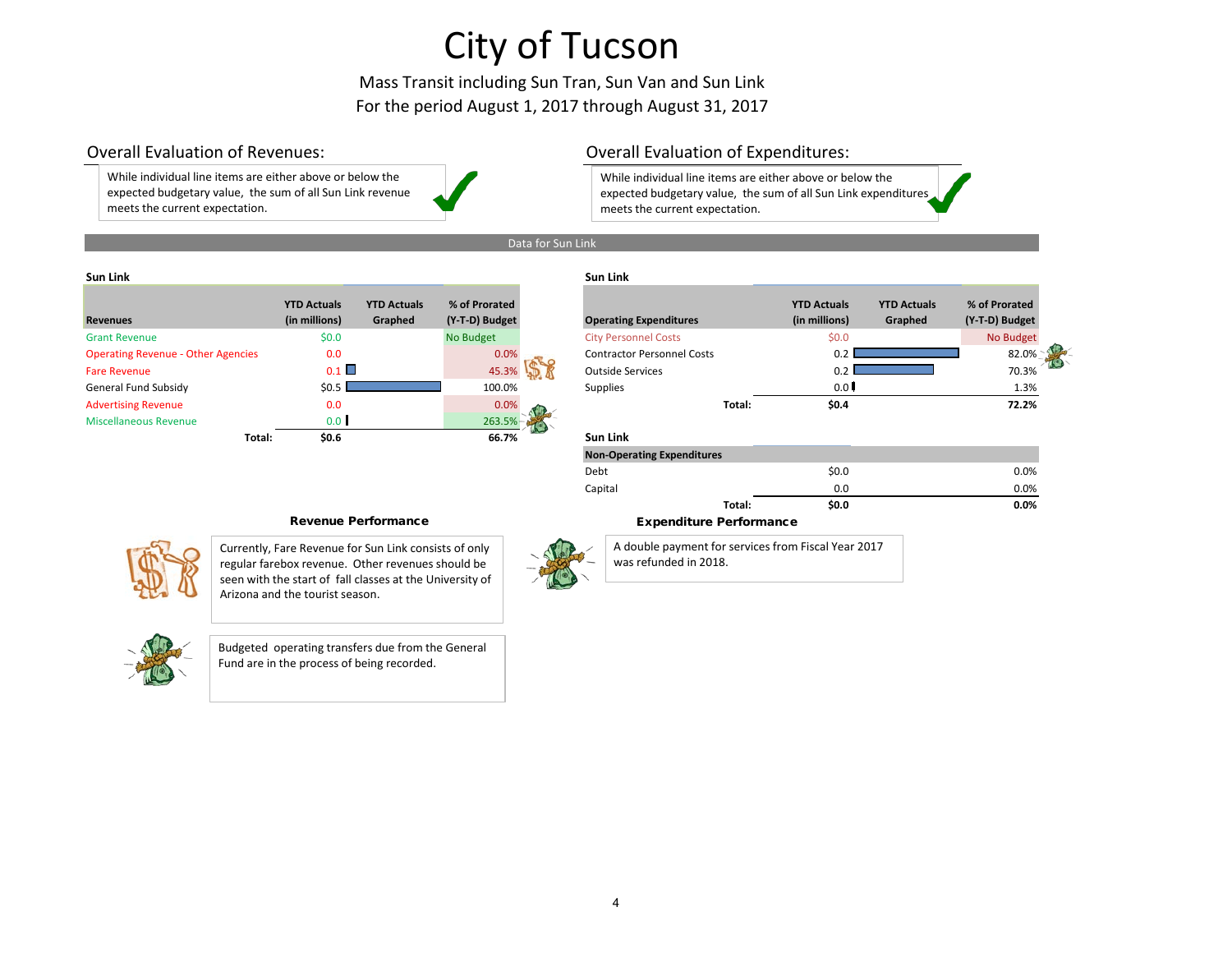## Water Utility Fund For the period August 1, 2017 through August 31, 2017

All revenue line items meet or exceed the current expectation. In total, expenditures are within the current expectation.

| <b>Revenues</b>                       | <b>YTD Actuals</b><br>(in millions) | <b>YTD Actuals</b><br>Graphed | % of Prorated (Y-<br>T-D) Budget | <b>Operating Expenditures</b> |        | <b>YTD Actuals</b><br>(in millions) | <b>YTD Actuals</b><br>Graphed | % of Prorated (Y-<br>T-D) Budget |
|---------------------------------------|-------------------------------------|-------------------------------|----------------------------------|-------------------------------|--------|-------------------------------------|-------------------------------|----------------------------------|
| <b>Metered Water Sales</b>            | \$31                                |                               | 129.7% 第 素                       | Salaries, Wages, Benefits     |        | \$5.4                               |                               | 86.5%                            |
| <b>Other Fees Charged for Service</b> | 9.4                                 |                               | 113.2% 岛景                        | <b>Contractual Services</b>   |        | $11.9 -$                            |                               | 91.2%                            |
| <b>Capital Contributions</b>          | 0.5                                 |                               | 103.7%                           | <b>Commodities</b>            |        | 1.0                                 |                               | 61.8%                            |
| <b>Investment Income</b>              | 0.4                                 |                               | 564.1%                           | Interest Expense              |        | 2.8                                 |                               | 30.3%                            |
| Grants                                | 0.0                                 |                               | 0.0%                             | <b>Miscellaneous Expense</b>  |        | 0.3                                 |                               | No Budget                        |
| <b>Miscellaneous Revenue</b>          | 0.2 <sub>1</sub>                    |                               | 43.1%                            | <b>Net Transfers</b>          |        | 0.3                                 |                               | No Budget                        |
| Total:                                | \$41.9                              |                               | 124.3%                           |                               | Total: | \$21.8                              |                               | 73.6%                            |

## Overall Evaluation of Revenues: Overall Evaluation of Expenditures:

|        | <b>YTD Actuals</b><br>(in millions) | <b>YTD Actuals</b><br>Graphed | % of Prorated (Y-<br>T-D) Budget | <b>Operating Expenditures</b> |        | <b>YTD Actuals</b><br>(in millions) | <b>YTD Actuals</b><br>Graphed | % of Prorated (Y-<br>T-D) Budget |       |
|--------|-------------------------------------|-------------------------------|----------------------------------|-------------------------------|--------|-------------------------------------|-------------------------------|----------------------------------|-------|
|        | \$31.4\$                            |                               | 129.7% 第                         | Salaries, Wages, Benefits     |        | \$5.4                               |                               |                                  | 86.5% |
|        | $9.4 \text{ L}$                     |                               | 113.2% 最 素                       | <b>Contractual Services</b>   |        | 11.9                                |                               |                                  | 91.2% |
|        | $0.5 \mid$                          |                               | 103.7%                           | <b>Commodities</b>            |        | 1.0 <sub>h</sub>                    |                               |                                  | 61.8% |
|        | $0.4 \mid$                          |                               | 564.1%                           | Interest Expense              |        | 2.8                                 |                               | 30.3%                            |       |
|        | 0.0                                 |                               | 0.0%                             | <b>Miscellaneous Expense</b>  |        | 0.3                                 |                               | No Budget                        |       |
|        | $0.2 \square$                       |                               | 43.1%                            | <b>Net Transfers</b>          |        | 0.3                                 |                               | No Budget                        |       |
| Total: | \$41.9                              |                               | 124.3%                           |                               | Total: | \$21.8                              |                               | 73.6%                            |       |

## Depreciation does not require the use of funds, so it is not budgeted.

| <b>Depreciation Expense</b> | <b>YTD Actuals</b><br>(in millions) | <b>YTD Actuals</b><br>Graphed |                                          |
|-----------------------------|-------------------------------------|-------------------------------|------------------------------------------|
| Depreciation/Amortization   | 0.0                                 |                               | Depreciation will generate once year end |

## Expense Performance

compared to budget due to unfilled budgeted positions.



Contractual Service expenses are less than budget by \$1.2 million of which the majority of the reductions are coming from \$318 thousand in property tax payments, \$409 thousand in surveys and consultants, \$187 thousand in CAP capital charges as well as \$286 thousand in repairs and maintenance.

## Revenue Performance

At the beginning of fiscal year 2018, water rates were increased on metered and reclaimed sales. Salaries, Wages, Benefits actual expenditures are lower by \$839 thousand as

Other fees charged for service is higher than budget for fiscal year 2018 due to \$1.3 million in Central Arizona Project surcharge fees and reclaimed water sales.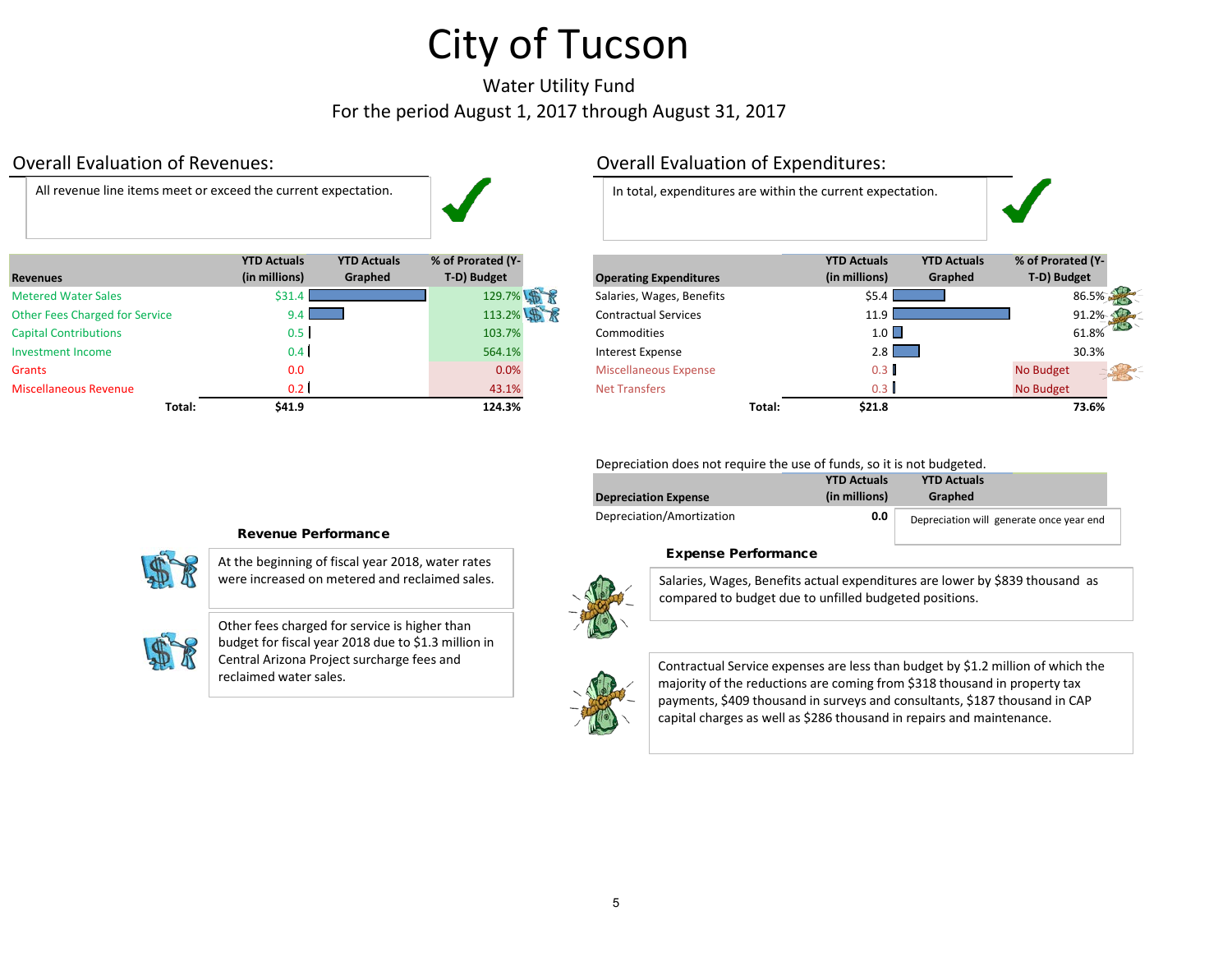## **CITY OF TUCSON, ARIZONA STATEMENT OF NET POSITION TUCSON GOLF ENTERPRISE FUND August 31, 2017**

| <b>ASSETS</b>                                |                        |
|----------------------------------------------|------------------------|
| Current assets:                              |                        |
| Cash and Cash Equivalents                    | \$<br>986,650          |
| Accounts Receivable, Net                     | 409,222                |
| Inventories                                  | 202,580                |
| Total current assets                         | 1,598,452              |
| Noncurrent assets:                           |                        |
| Other Assets - Restricted                    | 64,913                 |
| Land and Construction in Progress            | 2,701,865              |
| Other Capital Assets, Net                    | 11,267,070             |
| Total noncurrent assets                      | 14,033,848             |
| <b>Total assets</b>                          | 15,632,300             |
| <b>LIABILITIES</b>                           |                        |
| <b>Current liabilities:</b>                  |                        |
| <b>Accounts Payable</b>                      | 80,236                 |
| <b>Accrued Payroll Liabilities</b>           | 103,493                |
| Interfund Payable                            | 1,386,745              |
| Due to Other Agencies                        | 31,517                 |
| <b>Accrued Interest Payable</b>              | 4,006                  |
| <b>Refundable Deposits</b>                   | 17,444                 |
| <b>Current Portion of Contracts Payable</b>  | 86,154                 |
| <b>Advances From Customers</b>               | 77,114                 |
| <b>Total current liabilities</b>             | 1,786,709              |
|                                              |                        |
| Noncurrent liabilities:                      |                        |
| Contracts Payable<br>Loans and Notes Payable | 89,004                 |
| <b>Total noncurrent liabilities</b>          | 1,554,656              |
| <b>Total liabilities</b>                     | 1,643,660<br>3,430,369 |
|                                              |                        |
| <b>NET POSITION</b>                          |                        |
| Net Investment in capital assets             | 13,793,777             |
| Unrestricted Amounts (deficit)               | (1,591,846)            |
| <b>Total net position</b>                    | \$<br>12,201,931       |